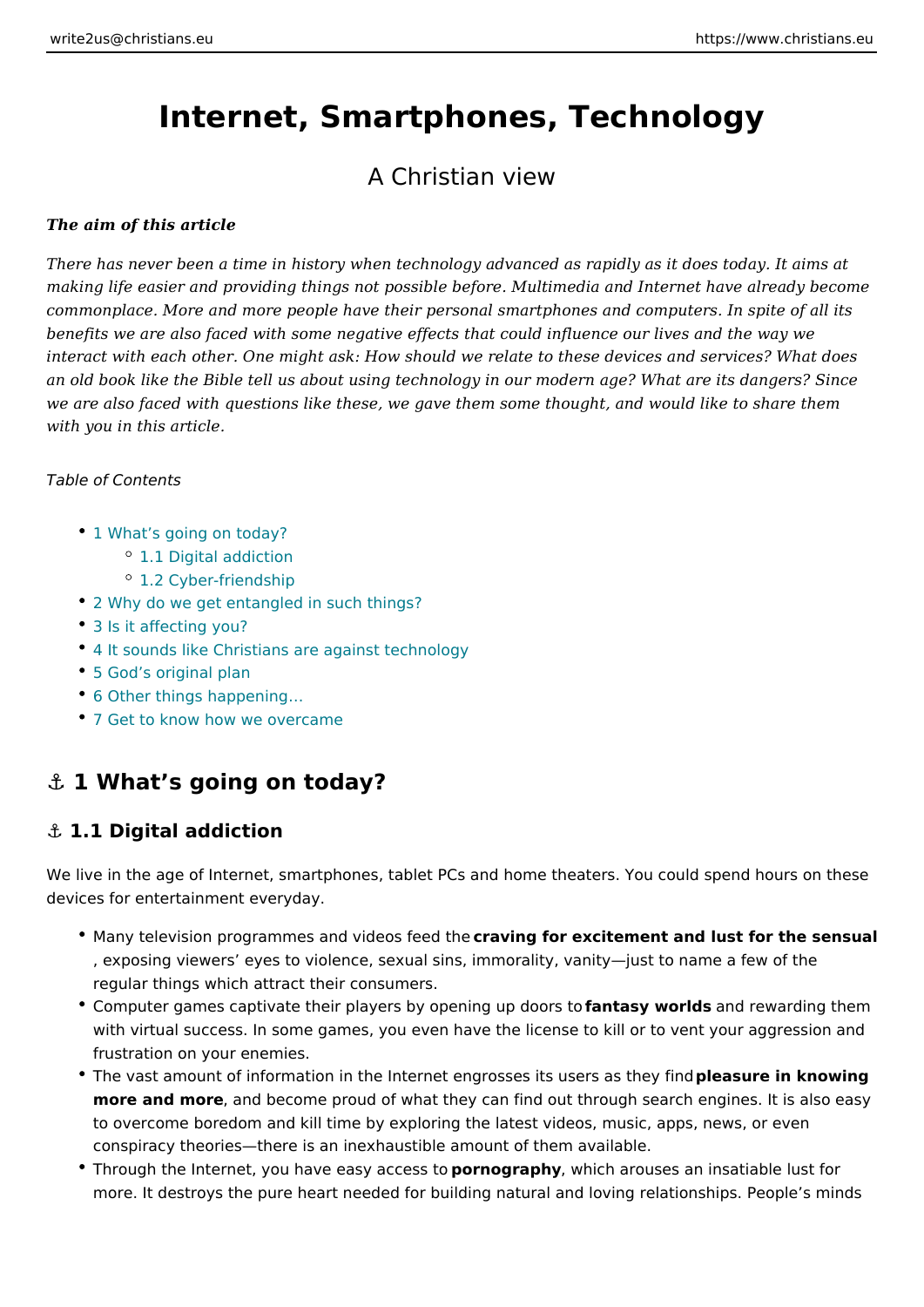are led to focus on self-seeking desires and to regard the opposite sex (or  $\epsilon$ of lust. This could damage younlife forever

On top of all this, smartphones have made these things available at the touch of any place.

Exposing ourselves to things like these will deprave our minds. It s serious: you lose all willpower to get away from it all!

Those who become addicted to such things tend to neglect their duties and relat danger of becoming incapable of coping with reality, preferring to flee to your own if you have more control. This is now considered a new problem in our society by drugs and tobacco, a problem which may sometimes even require professional th

Being able to do things more quickly and effortlessly through technology may als are ambitious It could absorb you into doing your own things and not care about w other people as you find your satisfaction in feeling proud, self-important and se shouldn t forget the one who gave us our creativity and made our work possible problem of self-centredness, which has been around for ages, is not solved thro

#### 1.2 Cyber-friendship

Some claim to have mgaine efdiends through the Internet momunication becomes quick more affordable and convenient. Distance is no longer a barrier thanks to e mail Internet telephony and video calls. With social networking websites like Faceboc click away.

Internet indeed makes it possible to get to know new people. If used in the right beneficial. It also enables us to maintain relationships with those we are not ab distances, although anyone interested in a deep relationship would consider it o than-ideal alternative, as John the disciple of Jesus expressed in one of his lett his time:

Though I have much to write to you, I would rather not use paper and in hope to come to you and talk face to face, so that our  $\chi$ oy om ay 12 be complete.

Friendships built through social networking or in chat rooms are often not based to each other, but camd excitementhey are often shallow. Since it is not always po who is really behind the user name, you could even pretend to be someone else is more attractive and admirable to gain more friends. Some enjoy playing a spe anonymous audience which would otherwise be impossible in real life. There is p talk and irresponsible words. Trustful relationships are difficult here. But strang entangled in this digital environment that it becomes difficult to concentrate on for the next instant message on your smartphone or computer.

Even with gadgets that bridge long distances in communication, you might find y from the people around you because you spend more time with your gadgets than no remedy to counter lone by els sing in the illusion of having many good friends a the screen whom you have never even met personally. We should invest time in b instead.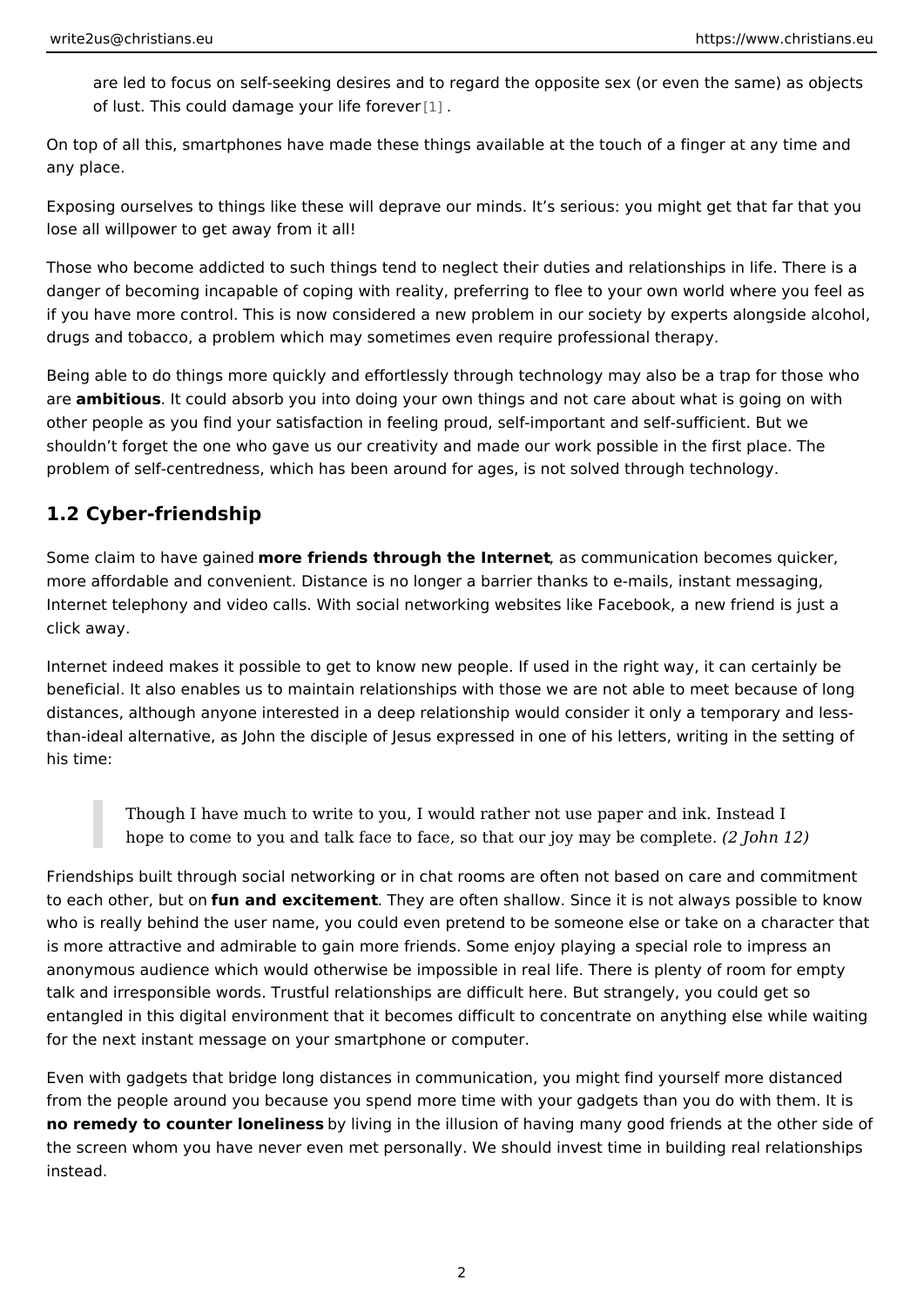<span id="page-2-0"></span>A good relationship is about trust. And trust is based on honesty and sincere ca the readiness to open up ourselves to let others take part in our lives, showing bearing each other s weaknesses and shortcomings. It is about committing ourse each other and about walking the path of life together to reach the [ete](#page-5-0)rnfabraim G whom we receive love and through whom we learn to love. God offers us such a relationship and alls teaches us the way to build such relationships among ourselves.

### &" 2 Why do we get entangled in such things?

What drives us to do the things we do, is what we bevlaieluvee sisinvaluli lusa buloewill to hibreat God are largely based on sensual pleasure, selfish desire and pride. The Bible v ways of this world, which lead to the destruction of our souls.

For all that is in the world the desires of the flesh and the desires of the of life is not from the Father but is from the world. And the world is pas along with its desires, but whoever does the will of God than in ideas for ever.

Without God, the values that someone has are also often determined by what oth changeable as the wind of fashion. If we submit to them, we will feel the pressure of others in order to gain their acceptance, fearing that others might look down with the latest fad. They want to outdo each other by being the first to have the Pride, envy and scorn become part of their lives and take away the peace of hea

But our value does not depend on what others think about us. Nor does it depend we appear. We are valuable because our Creator made us and loves us, with per crown us with dignity and help us stand on firm ground in Him in this volatile wo

Everyone then who hears these words of mine and does them will be like who built his house on the rock. And the rain fell, and the floods came, blew and beat on that house, but it did not fall, because it had been for  $rock(Matthew 7:24 25)$ 

We can easily be drawn to things like those mentioned before if we don t find th Man s real fulfilment, security and help is to be **thus disim Govo God** created man to Having rejected God and being separated from Him, man is left alone to look for history many people have been striving for this. They try to gratify themselves w from excessive consumption of food and alcohol, to entertainment, to sexual imp possessions & Though always coming up with new ideas, they are never satisfied. realize what is going wrong, and to take time to look for the real solution, instead distracts us from it. Shallow joy and quick thrills only relieve the inner longing soon after lead to the deep despair of emptiness this is the very character of sin need to hold on to things that seem to give them a certain value in life, though v heart, they in fact have no lasting value at all.

But we can and should say no to the attitude of this world. These things not on minds but also lead us to eternal separation from God. Our Creator wants to help change our hearts, our minds and our lives.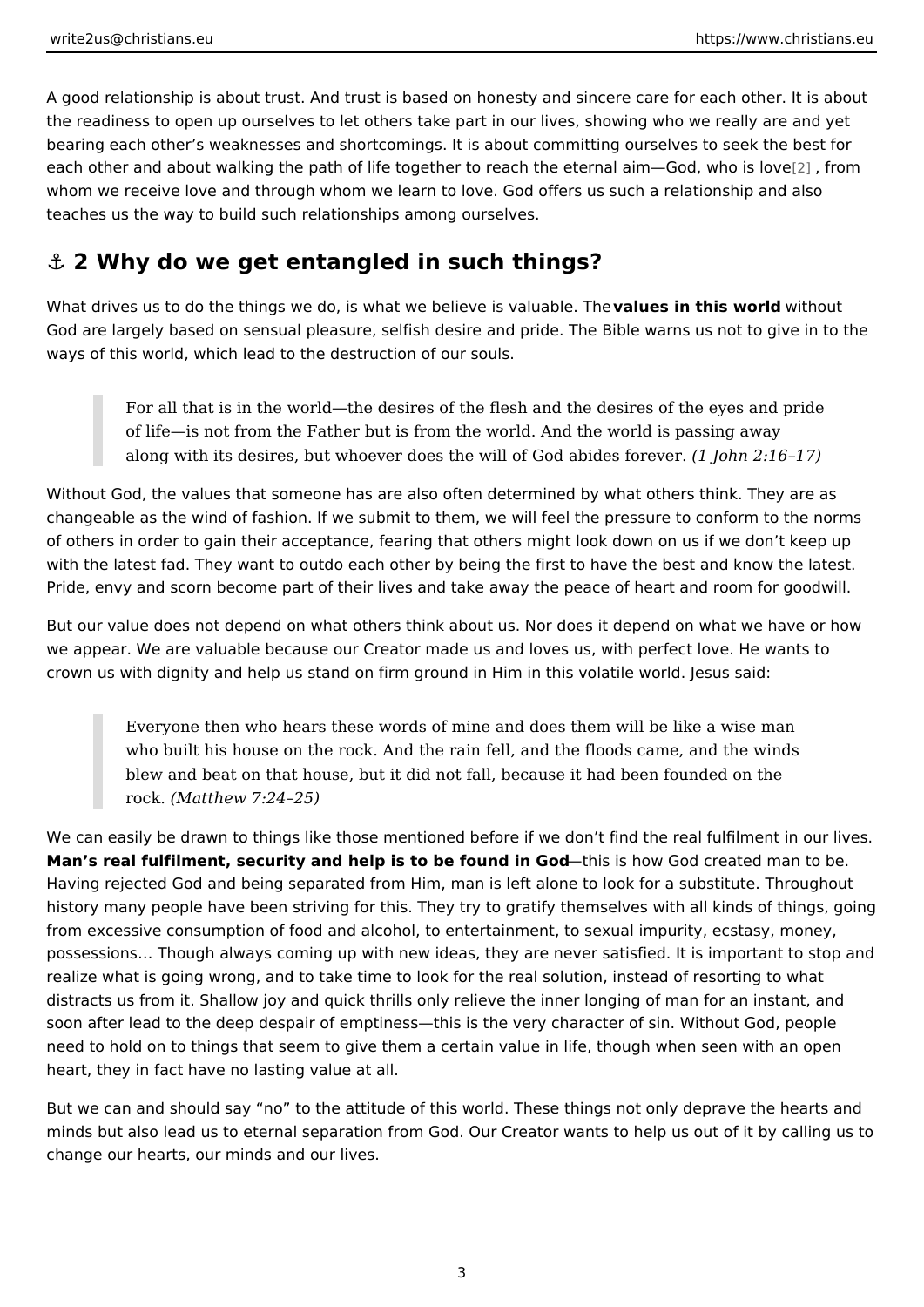<span id="page-3-0"></span>For the grace of God has appeared, bringing salvation for all people, training us to renounce ungodliness and worldly passions, and to live self-controlled, upright, and godly lives in the present age… *(Titus 2:11–12)*

### **⚓ 3 Is it affecting you?**

If the wrong use of technology already has an influence on your life as described earlier, we want to urge you not to be deceived or enslaved by the things which seem exciting for the moment. They actually rob you of your freedom and dignity, leading you to emptiness. Rather, look for what remains for eternity.

Take some time and log off your virtual ID, turn off your gadgets, switch off your computer, pull out your earphones and open yourself to discover the reality around you. Fleeing from the real to the virtual world can never solve problems. The solution can only be found if you face reality and take responsibility for your own life and the lives of others, even if it might be painful sometimes. Instead of hiding yourself in virtual forums, look for real relationships in true love, especially with the One who is the source of reality, who knows what is best for us.

## **⚓ 4 It sounds like Christians are against technology**

**That's not true.** Some think of Christianity as old-fashioned and therefore think that Christians are unwilling to embrace technological advancements. Let us clear up this misconception by considering an example in history.

When speaking about technology, people probably think primarily of modern inventions like computers and spaceships. However, we should not forget that such achievements would never have been possible without the stepping stones laid in the past, which were in those days—in the broader sense of the term—modern technology. Christians too made use of the technological achievements of their day to serve God's kingdom. As the words of Jesus and the Apostles were put into written form, they were copied onto papyrus and parchment, and later on paper. For a long time, it was a special privilege to own a personal Bible since it was mainly only available to clerics and the rich. In the last few centuries, the printing press made it possible to duplicate the Bible in a less costly and strenuous way, making it more accessible and affordable to the common people. In spite of initial attempts by pseudo-religious authorities to forbid the masses from possessing their own Bibles, these attempts finally failed—fortunately—and many people since then have the possibility to read and examine the Bible at home.

So technology has been beneficial for Christians as well. We are not hesitant to use it for the right aim. Nevertheless, there is a need for careful consideration, especially from the moral and spiritual point of view. To understand this more, let us first look at what the Bible says about God's plan for mankind in Genesis, the biblical account of the origin.

# **⚓ 5 God's original plan**

God has made everything good and set man to rule over, cultivate and take care of His creation according to His purpose.

And God said to them, "Be fruitful and multiply and fill the earth and subdue it, and have dominion over the fish of the sea and over the birds of the heavens and over every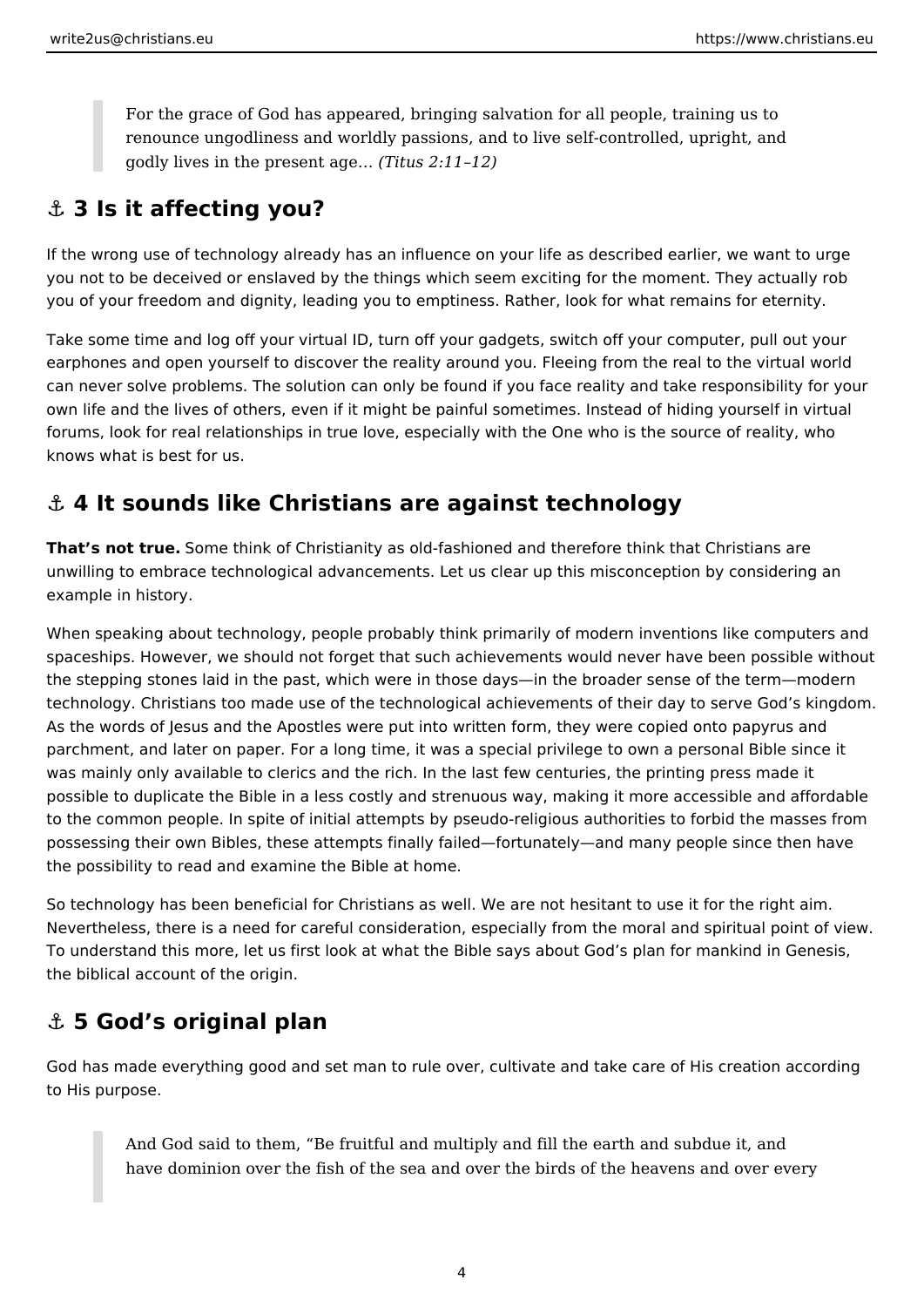living thing that moves on the earth." And God said, 'Behold, I have given you every plant yielding seed that is on the face of all the earth, and every tree with seed in its fruit. You shall have them for food. And to every beast of the earth and to every bird of the heavens and to everything that creeps on the earth, everything that has the breath of life, I have given every green plant for food.' And it was so. And God saw everything that he had made, and behold, it was very good. And there was evening and there was morning, the sixth day. *(Genesis 1:28–31)*

The Lord God took the man and put him in the garden of Eden to work it and keep it. *(Genesis 2:15)*

God showed His love to man by entrusting him with the responsibility of using and administering what he received, not for selfish aims, but for the benefit of the whole of mankind. For this purpose, God has equipped man with abilities to organize, govern, understand, assess, and innovate. However, His aim is not that man should work independently of Him, but that man should cooperate with Him. Man's proper response to God's love is to faithfully do what is good, honouring Him and respecting His creation. So it is also part of God's plan that man uses his creativity for good things.

However, **man's decision for sin has brought the world into a fallen state**, where God is no longer given the position He ought to have. Egotistic and evil intentions, which were formerly absent in God's creation, have become part of this world. People prefer to act selfishly than to seek the will of the righteous God. This does not mean that man has become incapable of doing anything good. Man is still free to decide according to his conscience to do good deeds, even in a world formed by godlessness.

Because of this, judging whether an invention is good or bad may sometimes seem complex. It may not always be easy to see a clear dividing line if we only consider the invention itself. Let us take the example of a knife: it could be used to prepare a meal or to injure someone. We see that the **intentions and attitude of man play a great role** in this matter. They are the very things that count, the things of timeless importance. And this is just what the Bible speaks about.

For the word of God is living and active, sharper than any two-edged sword, piercing to the division of soul and of spirit, of joints and of marrow, and discerning the thoughts and intentions of the heart. *(Hebrews 4:12)*

If God is given the central place in our lives, He can help us distinguish good from evil according to the circumstances so that we may know how and whether to use what the world offers in order to serve the real aim in life. He shows us real, eternal values we can hold on to, and helps us resist the temptations and wickedness of this world. If we obey Him, He sets us free from the slavery and pressure of the world which is driven by its selfish aims. He wants to forgive us by casting our sins far away if we come to Him with sincerity. **God can do what technology cannot do**: He can purify our hearts and restore us to a life of love and peace with deep, long-lasting relationships. Our minds will then be no longer focused on temporary things.

…test everything; hold fast to what is good. Abstain from every form of evil. *(1 Thessalonians 5:21–22)*

# **6 Other things happening…**

The examples we gave focus on communication and multimedia devices. We should bear in mind that there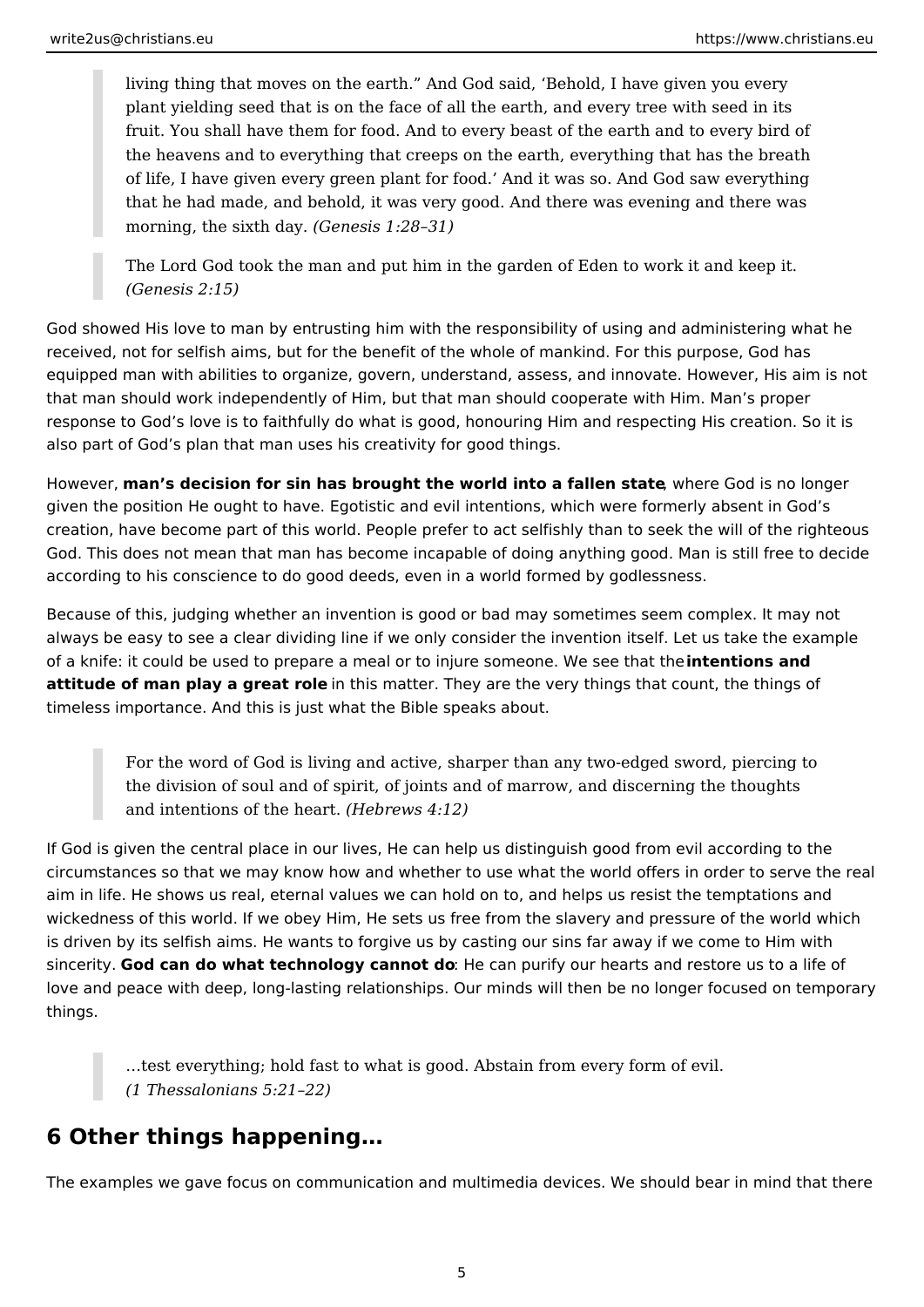<span id="page-5-0"></span>are many other products of man s innovation that bring about negative effects or have become part of peoples lives. There are still other important aspects we h the effects on the environment, health and human rights, which are beyond the s

Nevertheless, the following points are worth mentioning: some neuros aleanists li Adam Gazza[4] eythink that the current use of these modern devices hampers children s adults learning progress because they encourage multitasking and discourage d concentration. The younger generation have increasingly less regard for their te authority since they can easily become wiser and more knowledgeable througl

As for human rights, in many cases these electronic devices which we may buy a been manufactured under harsh or even inhumane working conditions. Being gree manufacturers have no scruples in taking advantage of poor people in developing desperate to earn their daily bread are ready to submit to the demands of their u pressurize them for more performance in exchange for little pay and humiliating

#### &" 7 Get to know how we overcame

Some of us were addicted to things mentioned above in the past and have found We would like to invite you to contact us to speak about how we can overcome th experience and thoughts on this matter.

Come to me, all who labour and are heavy laden, and I will give you res upon you, and learn from me, for I am gentle and lowly in heart, and yo for your souls. For my yoke is easy, and  $m \sqrt{M}$ bauthew ins 1 legeh 8.0)

Your Email\*

Your Message\*



#### Footnotes

- 1. You may be interested in reading more about the value of purity in hanotheureanticle [Purit](https://christians.eu/the-value-of-purity/)y
- 2. More on this in our Cautlicite love
- 3. EHRENSTEIN, Claudia. Does The Internet Make You Dumb? Top German Neuroscien Forever. In: DIE WELT/Worldcrunch [online]. Published on 2012-09-12 14:01:16 [cit original article published in German. SABVaiNlæbvlæ: fDomas internet make you dumb?
- 4. GAZZALEY, Adam. How mobile tech can influence our brain. In: CNN Our mobile so 23, 2012; Updated 1720 GMT (0120 HKT) [cited 2013-012-M16]. HAowainhaddoliel efrtoem: hean [influence our](https://edition.cnn.com/2012/09/23/opinion/gazzaley-mobile-brain/) brain
- 5. Testimony to this can be found on the ICalhemaelta beog. Watch

Permission is granted to reproduce this article for personal use unchanged and complete only. Co